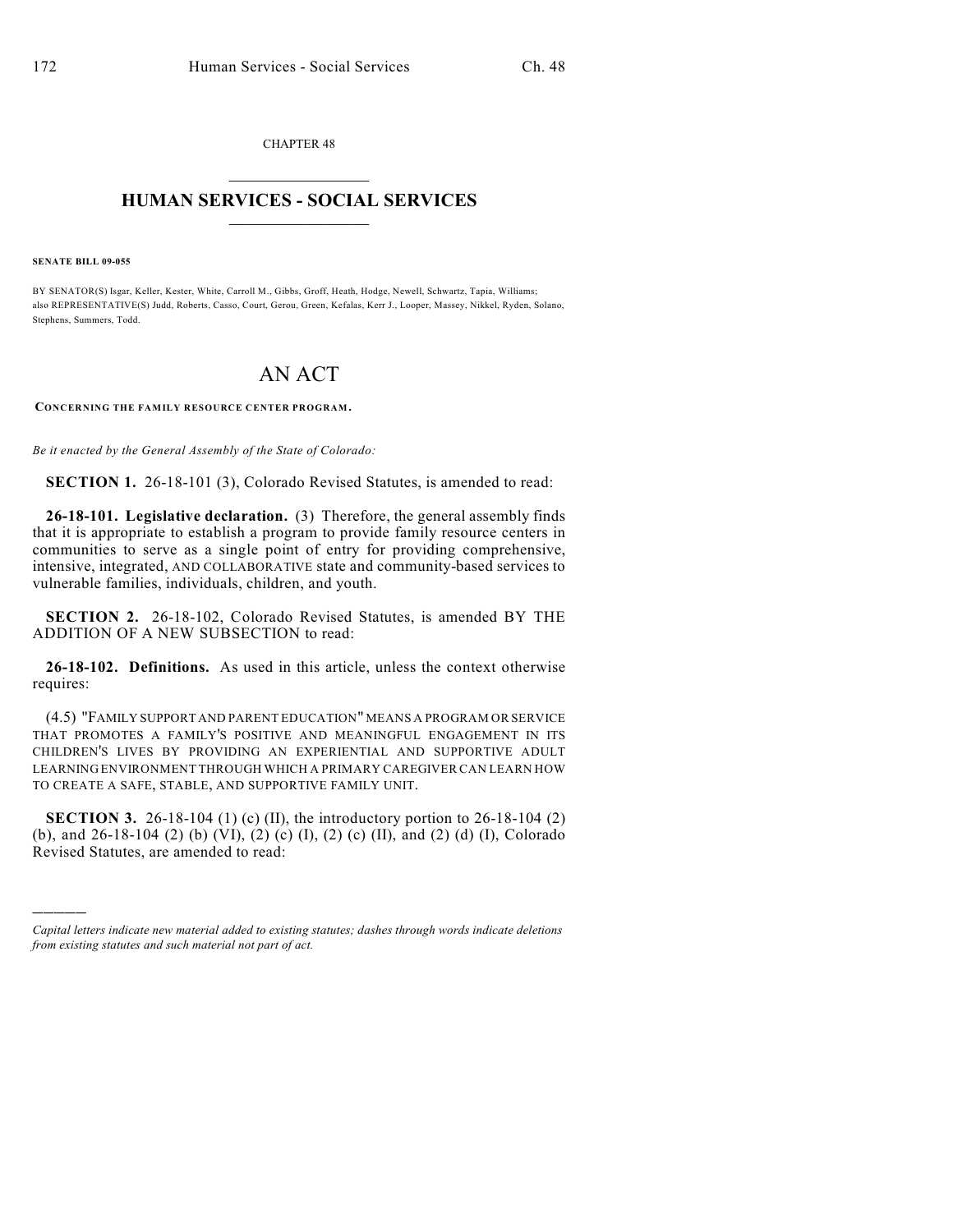**26-18-104. Program created.** (1) (c) (II) Any moneys received by family resource centers pursuant to the temporary assistance for needy family FAMILIES block grant or from the family issues cash fund created in section 26-5.3-106 shall be from funds directly disbursed by a county at the discretion of the county; EXCEPT THAT A FAMILY RESOURCE CENTER MAY APPLY FOR AND RECEIVE MONEYS FROM THE COLORADO WORKS STATEWIDE STRATEGIC USE FUND PURSUANT TO SECTION 26-2-721.7.

(2) (b) Each family resource center shall provide case management by a family advocate who screens and assesses a family's needs and develops, with the concurrence of the family, a plan to STRENGTHS. THE FAMILY ADVOCATE SHALL THEN assist families and individuals in working THE FAMILY WITH SETTING ITS OWN GOALS AND, TOGETHER WITH THE FAMILY, DEVELOP A WRITTEN PLAN TO PURSUE THE FAMILY'S GOALS IN WORKING toward a greater level of self-reliance or in attaining self-sufficiency. The plan shall provide for the following:

(VI) Assistance to the individual or family in applying for the children's basic health plan, or medical assistance benefits, OR OTHER BENEFITS.

(c) In addition to services required by paragraph (b) of this subsection (2), the family resource center may provide for the direct delivery of or referral to a provider of the following six services:

(I) Early childhood care and education, INCLUDING PROGRAMS THAT CONTRIBUTE TO SCHOOL READINESS;

(II) Parenting education FAMILY SUPPORT AND PARENT EDUCATION;

(d) A family resource center may also provide services, including, but not limited to, the following:

(I) Additional educational programs, such as mentoring programs for students in elementary, junior, and senior high schools; ADULT EDUCATION AND FAMILY literacy programs; and educational programs that link families with local schools and alternative educational programs, including links with boards of cooperative services;

**SECTION 4.** 26-18-105 (1) (e) (IX), Colorado Revised Statutes, is amended, and the said 26-18-105 (1) (e) is further amended BY THE ADDITION OF A NEW SUBPARAGRAPH, to read:

**26-18-105. Selection of centers - grants.** (1) The division may award a grant for the purpose of establishing a family resource center based on a plan submitted to the division by the applicant or for the continued operation of a family resource center. The plan shall meet specific criteria which the division is hereby authorized to set, but the criteria shall include at least the following provisions:

(e) That the family resource center will:

(IX) Make information regarding available resources and services readily accessible to individuals and families: and